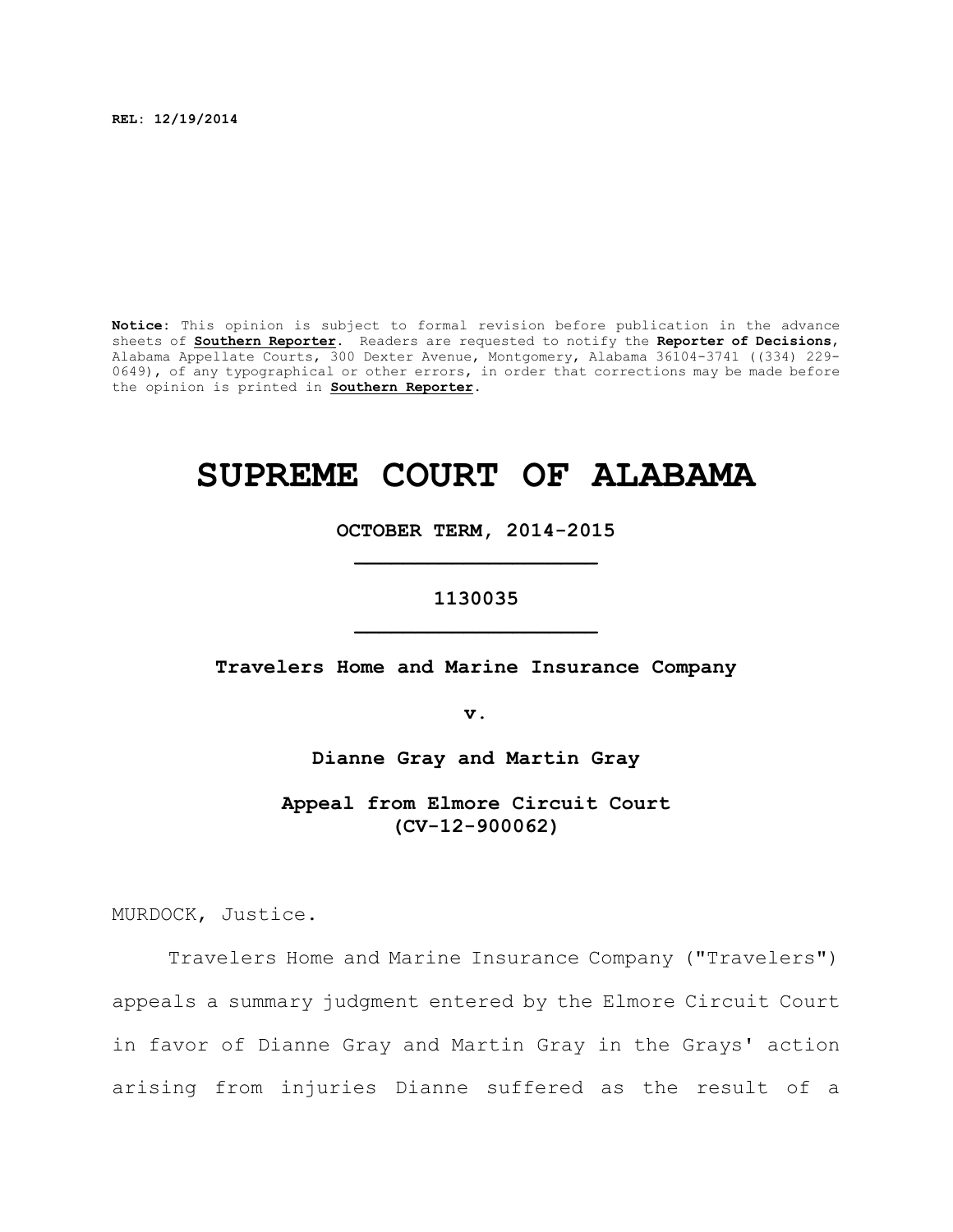motor-vehicle accident. We reverse the judgment of the trial court.

## I. Facts and Procedural History

On February 14, 2010, Lawana Levirt Williams Coker and Dianne were involved in a motor-vehicle accident in Elmore County; Coker was without motor-vehicle insurance at the time of the accident. On February 7, 2012, the Grays filed in the trial court a three-count complaint naming as defendants Coker and Travelers and a fictitiously named defendant. In count I, Dianne alleged that Coker's negligent and/or wanton operation of her motor vehicle caused the accident and that, Dianne said, as a result of the accident, she suffered, "among other things, numerous serious physical injuries; substantial medical expenses including multiple bills to Baptist Hospital; future medical bills; past and future physical pain and mental anguish; permanent disability and diminished ability to do things that she could do before the collision." In count II, Dianne alleged that she was owed uninsured-motorist ("UM") benefits from Travelers, her motor-vehicle insurer. In count III, Martin alleged a claim of loss of consortium. Travelers answered the complaint, denying the material allegations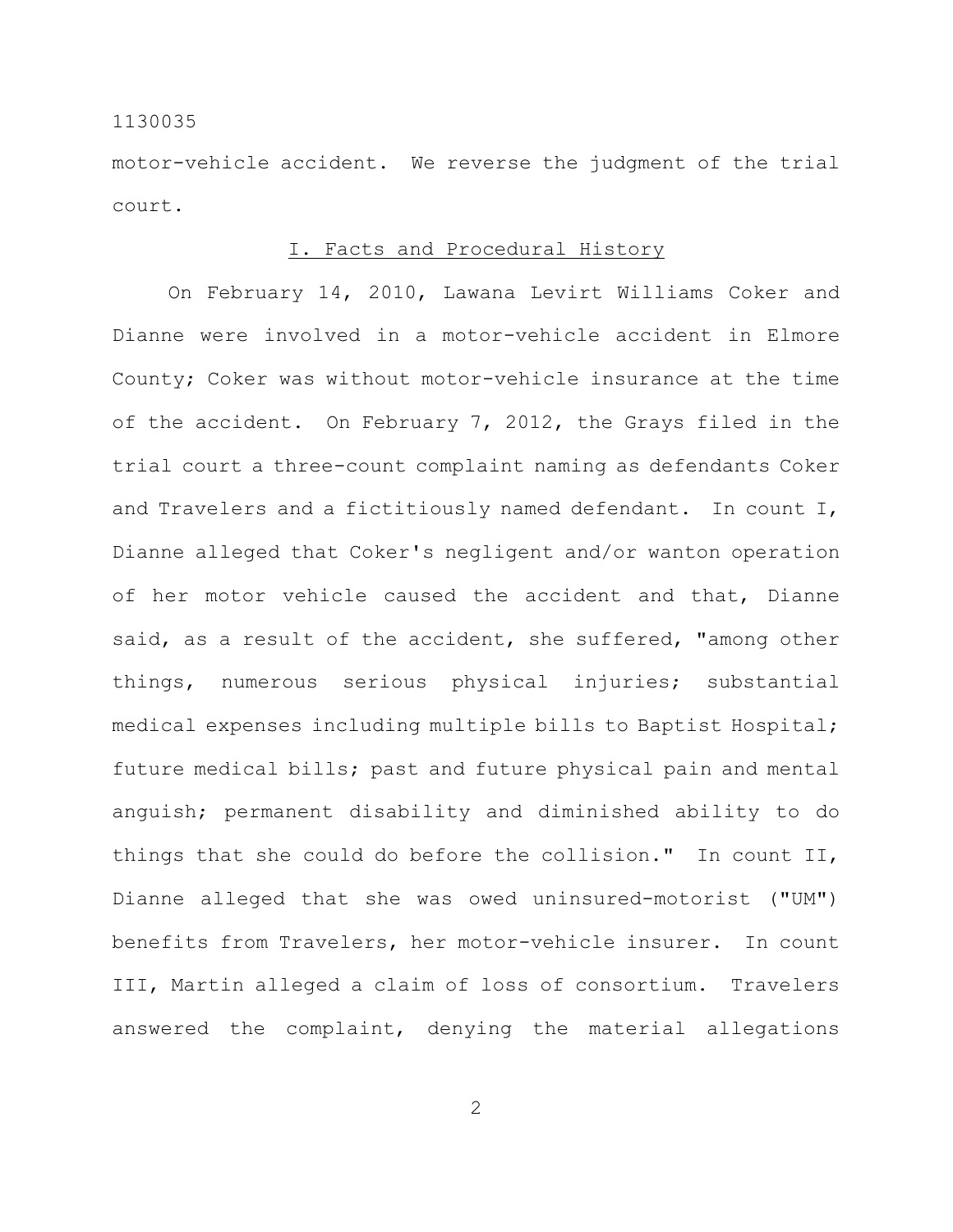therein and asserting certain affirmative defenses. Coker, however, failed to answer the complaint.

On January 25, 2013, the trial court entered the following order:

"Plaintiff is given 15 days to file Motion for Default against Defendant Lawana Coker. Plaintiff shall submit an evidentiary affidavit in support of damages and proposed order via 'proposed order' que[ue]. The affidavit may be submitted as a supplement to the motion for default. In the event that this order is not complied with, Lawana Coker will be dismissed as a Defendant."

On February 7, 2013, the Grays moved the trial court to enter a default judgment in their favor and against Coker, requesting that the trial court assess damages in the amount of \$500,000 for Dianne and \$50,000 for Martin. The Grays supported their motion for a default judgment with Dianne's affidavit, in which Dianne alleged that, among other things, the accident had caused her to suffer numerous physical injuries; caused her to be unable to sleep; caused her to suffer from depression; and caused a breakdown of her marriage to Martin. The Grays' February 7, 2013, motion requested no relief as to Travelers.

On February 8, 2013, the trial court entered a default judgment in favor of the Grays and against Coker for the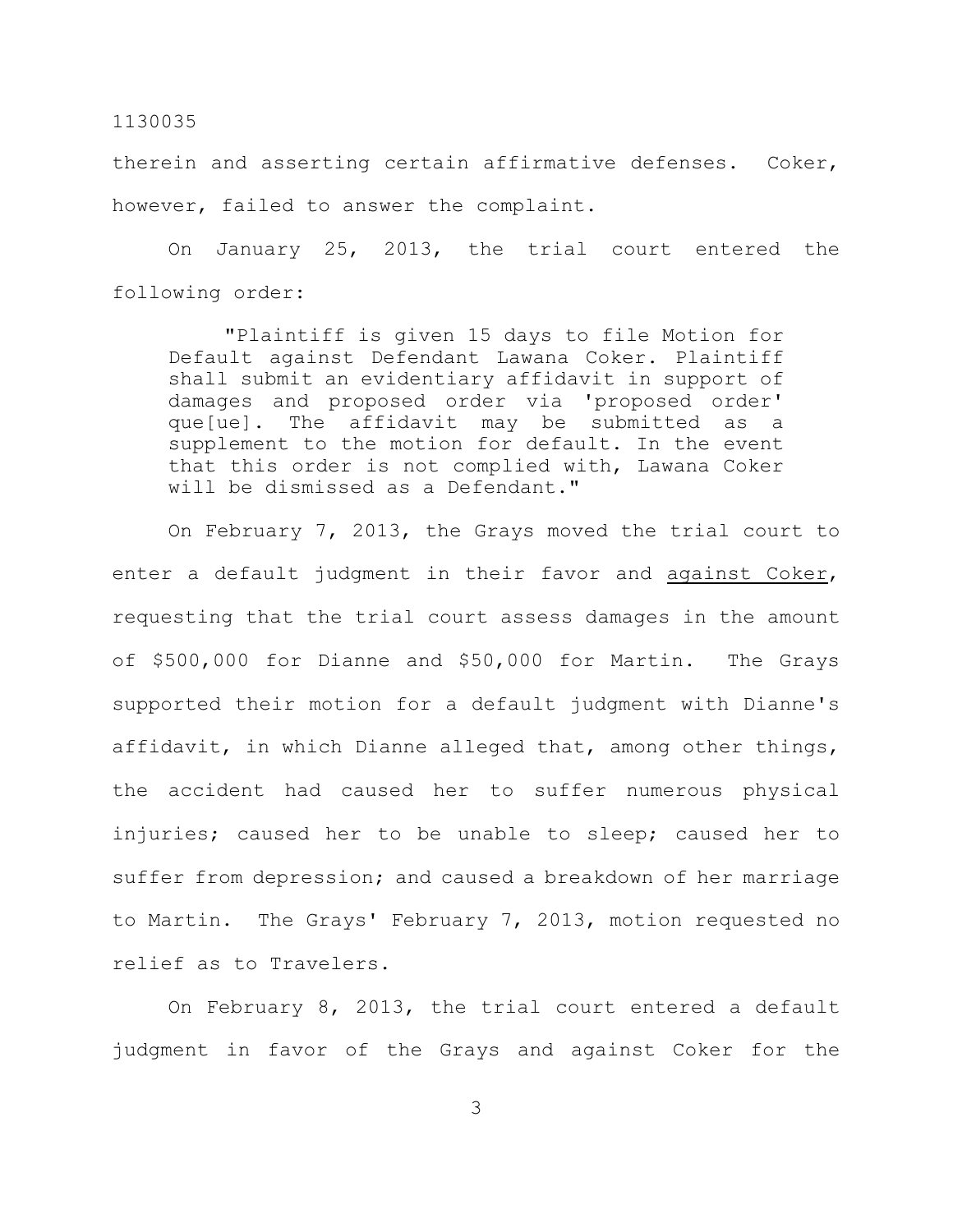amounts requested by the Grays in their motion for a default judgment.

On April 8, 2013, the Grays filed a new summary-judgment motion in which, for the first time, they sought relief against Travelers. The Grays did not base their summaryjudgment motion against Travelers on the ground that there was no genuine issue of fact as to whether tortious conduct on the part of an uninsured third party, Coker, had caused them to suffer injury. Instead, they based their summary-judgment motion against Travelers solely on the fact that they previously had obtained a default judgment against Coker. In this regard, the Grays argued that they were entitled to a judgment as a matter of law against Travelers because, they said, "Travelers as a party defendant had notice and adequate opportunity to intervene and present any defenses and arguments necessary to protect its position with respect to the entry of or the amount of damages in the Default Judgment. By failing to do so, Defendant Travelers legally is bound by the judgment." The Grays argued as follows:

"The law is well settled that when plaintiffs join their own liability insurer as a party defendant in a suit against the uninsured motorist 'the insurer would be bound by the factfinder's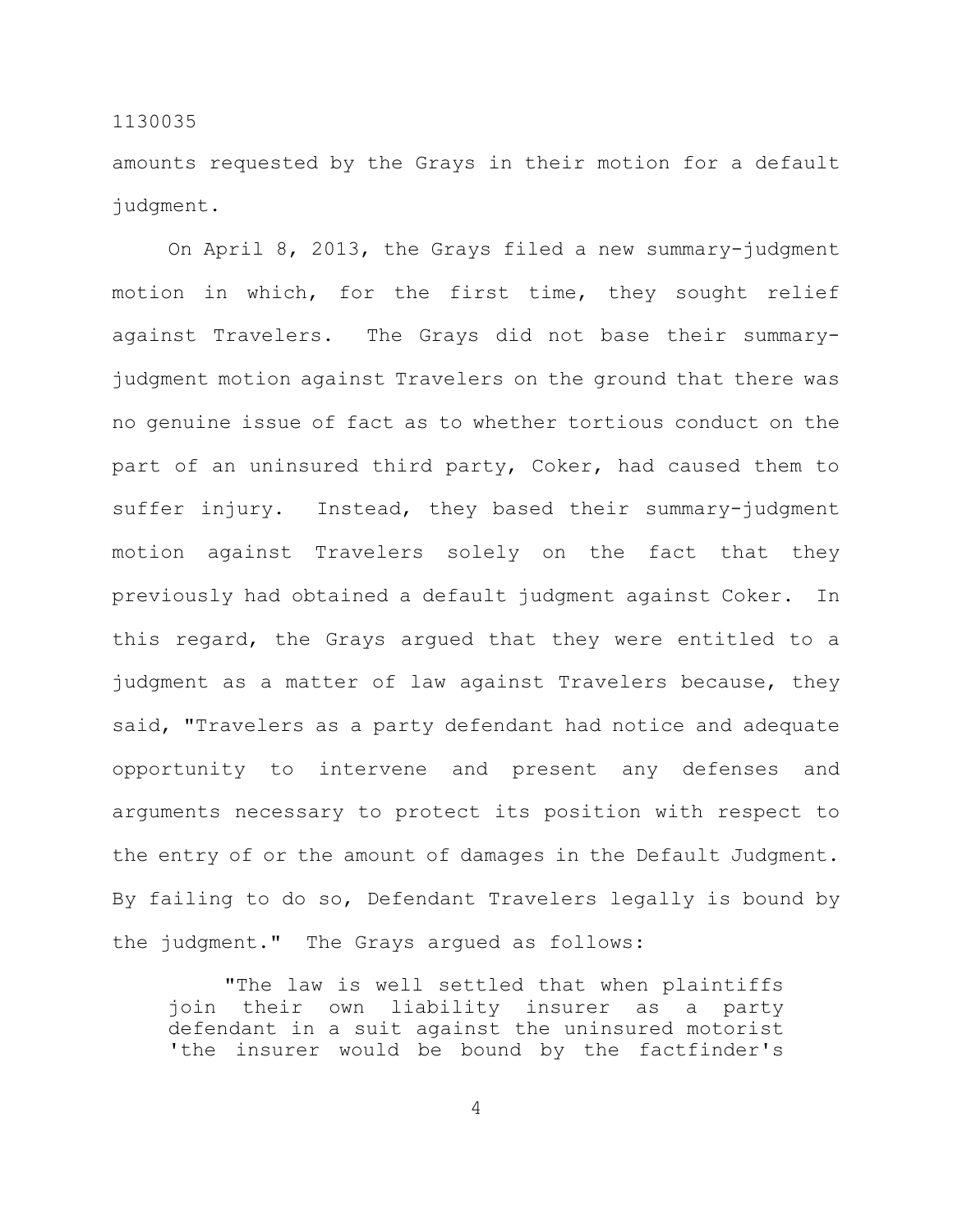decisions on the issues of liability and damages.' Lowe v. Nationwide Ins. Co., 521 So. 2d 1309, 1310 (Ala. 1988) .... The law is also clear that the UM-insurer is bound by a Default Judgment so long as 'it had full notice and adequate opportunity to intervene and present any defenses and arguments necessary to protect its position.' Champion Ins. Co. v. Denney, 555 So. 2d 137, 139-40 (Ala. 1989). Here, Travelers had 'had full notice and adequate opportunity' but chose to do nothing to 'protect its position.' Accordingly Travelers is bound by the Default Judgment."

On May 15, 2013, Travelers responded to the Grays' summary-judgment motion, arguing that it was not bound by the default judgment, which had been entered against only Coker. Specifically, Travelers argued:

"Champion [Insurance Co. v. Denney, 555 So. 2d 137 (Ala. 1989),] stands for the proposition that a UM insurance carrier is bound by a default judgment only if the carrier is provided notice of the insured's action against the tortfeasor and it elects not to participate in the action. Bailey [v. Progressive Speciality Ins. Co., 72 So. 3d 587, 594 (Ala. 2011)] (emphasis added)."

Travelers further argued:

"In this case, Travelers chose to participate in the action by filing an Answer to the plaintiffs['] Complaint, in which it denied the allegations and asserted any substantive defenses that would be available to the tortfeasor, as allowed under State Farm [Mutual Automobile Insurance Co.] v. Bennett, 974 So. 2d 959, 962 (Ala. 2007)  $[.]$  By filing this

 $1$ "'[I]n a direct action against an insurer for [uninsured-motorist] benefits "'the insurer would have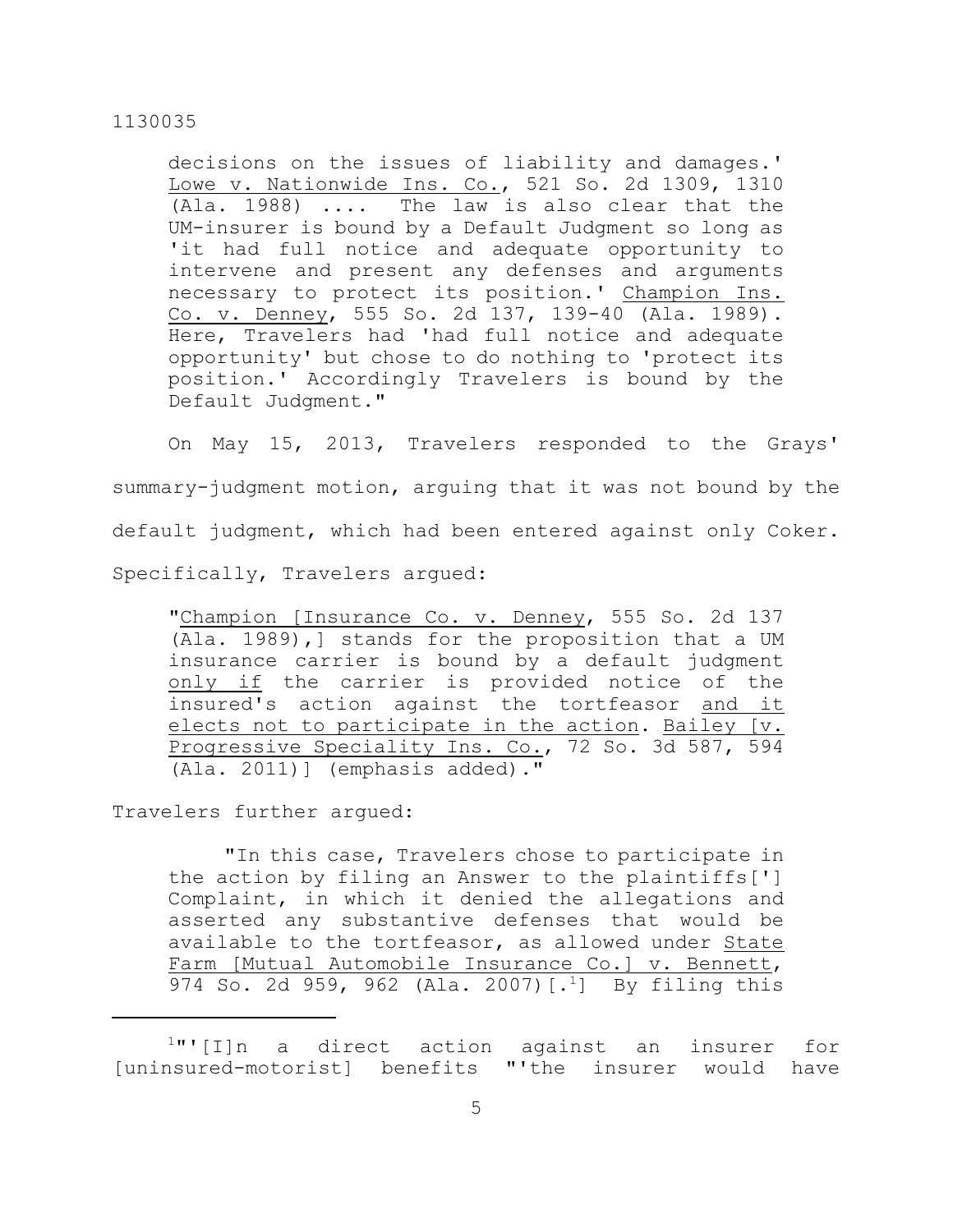Answer, Travelers has indicated its willingness to participate in the action and protect its position, as contemplated in Champion [Insurance Co. v. Denney, 555 So. 2d 137 (Ala. 1989)]."

After holding a hearing on May 21, 2013, the trial court entered a summary judgment in favor of the Grays and against Travelers. In its judgment, the trial court, citing Lowe v. Nationwide Insurance Co., 521 So. 2d 1309, 1310 (Ala. 1988), Champion Insurance Co. v. Denney, 555 So. 2d 137, 139-40 (Ala. 1989), and Bailey v. Progressive Specialty Insurance Co., 72 So. 3d 587 (Ala. 2011), first concluded that Travelers was bound by the default judgment entered against Coker because (1) Travelers failed to defend against the default judgment and (2) Travelers failed to contest the amount of damages. The trial court further concluded "the undisputed facts support a judgment as a matter of law," stating:

"In this case, the [Grays] have produced substantial evidence negating the existence of any genuine issue of material fact. Travelers has not produced any evidence to rebut the [Grays'] evidence. Instead, as Travelers admitted at the Hearing, it was relying on its Answer. However, the

available, in addition to policy defenses, the substantive defenses that would have been available to the uninsured motorist.'"'" State Farm Mut. Auto. Ins. Co. v. Bennett, 974 So. 2d 959, 962 (Ala. 2007) (quoting State Farm's brief, at 19, quoting in turn State Farm Auto Ins. Co. v. Baldwin, 470 So. 2d 1230, 1233 (Ala. 1985) (emphasis omitted)).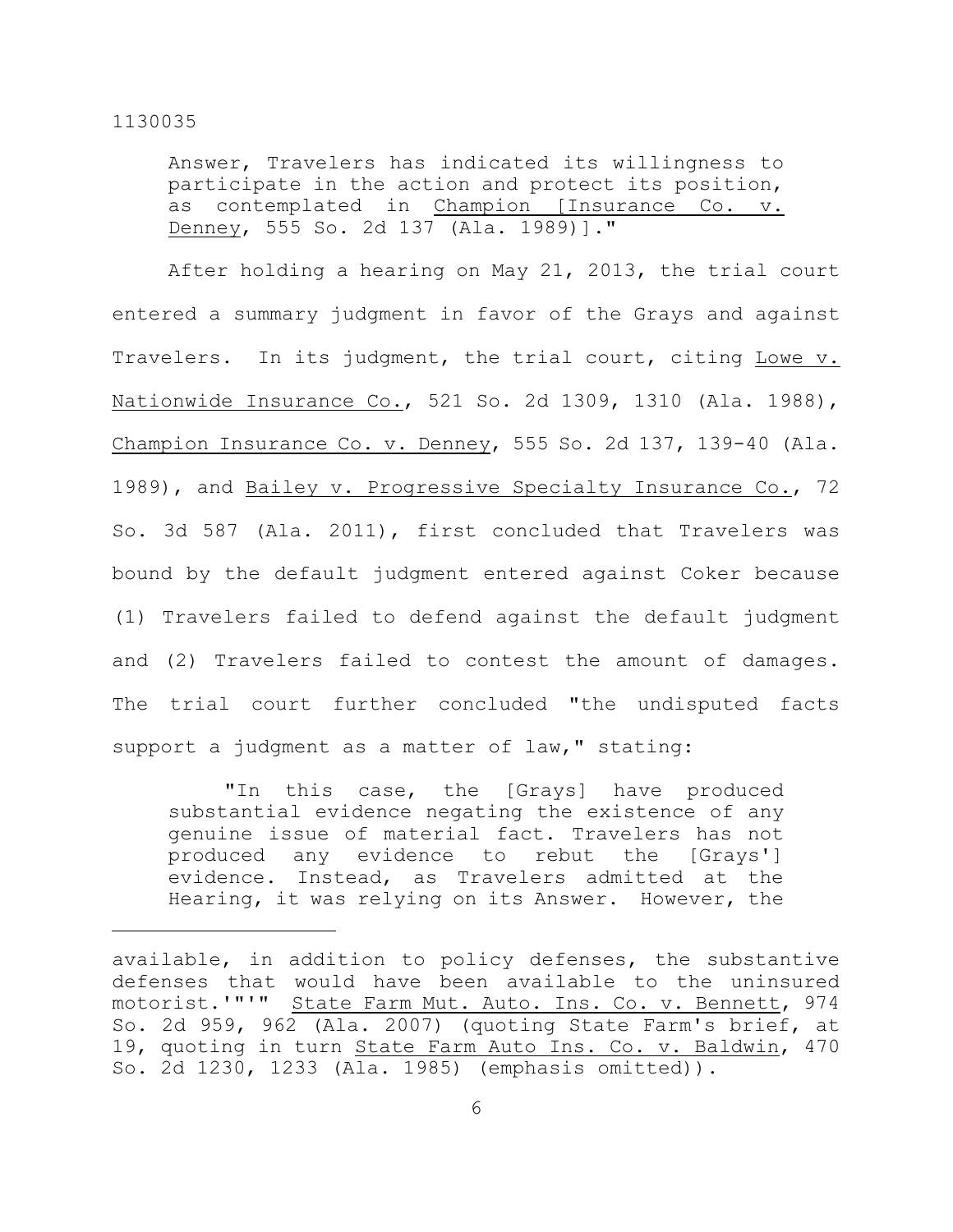law is clear that Travelers may not rest upon mere denials in its Answer, but must produce substantial evidence to prove a genuine issue for trial. Proof by [sic] is required. Travelers did not do so and thus, has not met its burden.

"Accordingly, the Court concludes that there is no genuine issue for trial. The evidence is undisputed that Defendant Williams-Coker was at fault; that Defendant Williams-Coker was uninsured; that Dianne Gray was not guilty of contributory negligence; that the injuries Dianne and Martin Gray suffered and will suffer in the future were caused by this wreck; that the injuries were very severe; and that the [Grays] are covered under the UM provisions of [their] policy with Travelers. The Court further concludes that an award of damages of \$500,000.00 for Plaintiff Dianne Gray, and \$50,000.00 for Plaintiff Martin Gray is appropriate under the undisputed facts of this case."

On June 21, 2013, Travelers, pursuant to Rule 55(c), Ala. R. Civ. P., moved the trial court to set aside its February 8, 2013, default judgment "to the extent [the Grays] seek to bind Travelers" or, in the alternative, to "enter an Order specifically holding that the Default Judgment Order shall have no binding effect on Travelers." In that motion, Travelers again argued that it should not be bound by the default judgment entered against Coker because, Travelers said, "[it] filed a timely and proper Answer to [the Grays'] Complaint" and "[it] ha[d] fully participated in this action." Travelers also filed, pursuant to Rule 59(e), Ala. R. Civ. P.,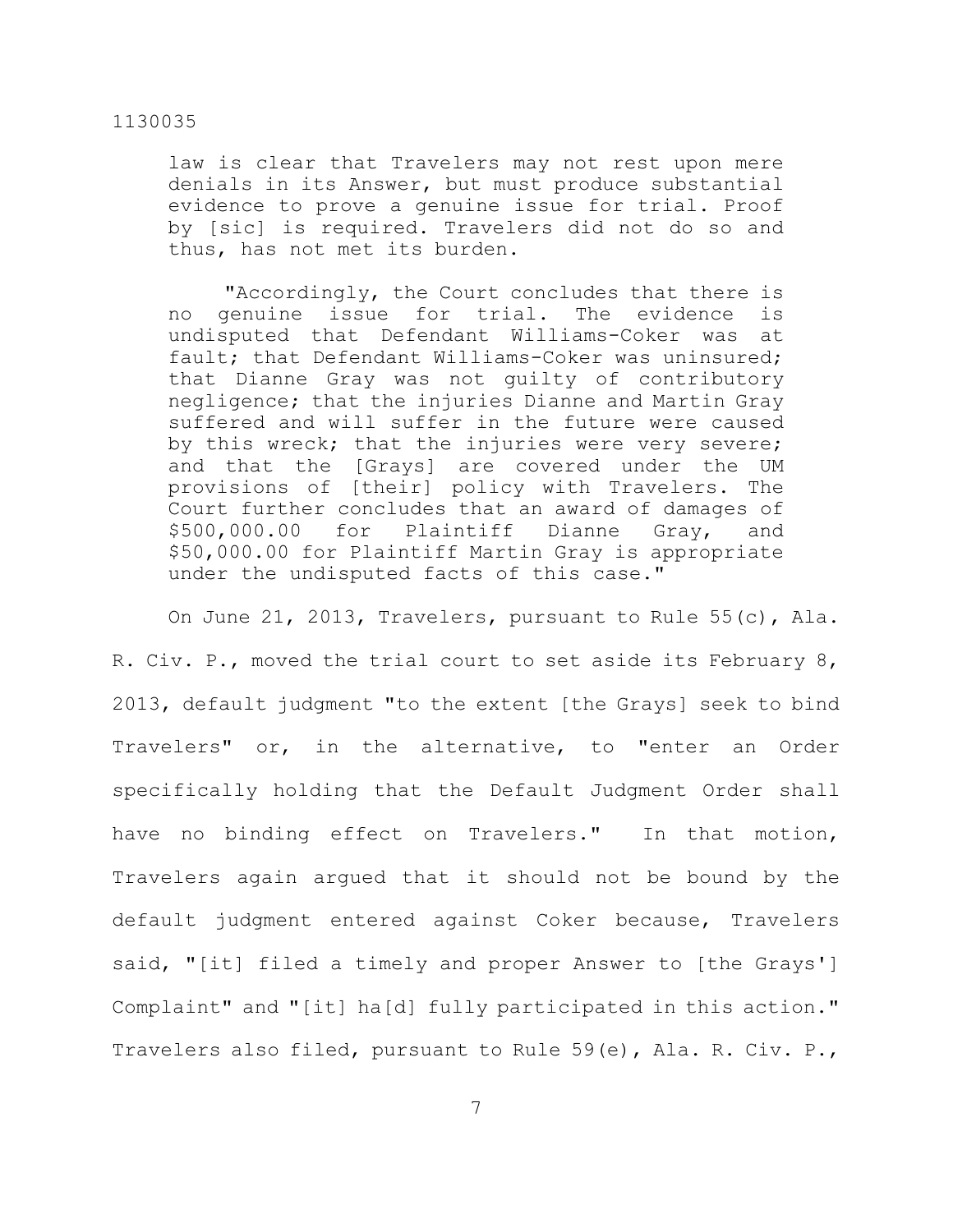a motion to alter, amend, or vacate the trial court's summary judgment in favor of the Grays and against Travelers and supported that motion with several evidentiary attachments. The trial court entered separate orders denying Travelers' Rule 55(c) and Rule 59(e) motions. Travelers appealed.

## II. Analysis

Travelers contends that the default judgment entered against Coker is not binding on Travelers and that the trial court's judgment concluding otherwise is contrary to this Court's decision in Bailey v. Progressive Specialty Insurance Co., supra. We agree.

In Lowe, supra, this Court explained the process that must be followed for both the insured and the UM–insurance carrier to protect their rights when the insured wishes to make a claim for UM benefits in connection with an action by the insured against the alleged tortfeasor:

"A plaintiff is allowed either to join as a party defendant his own liability insurer in a suit against the underinsured motorist or merely to give it notice of the filing of the action against the motorist and of the possibility of a claim under the underinsured motorist coverage at the conclusion of the trial. If the insurer is named as a party, it would have the right, within a reasonable time after service of process, to elect either to participate in the trial (in which case its identity and the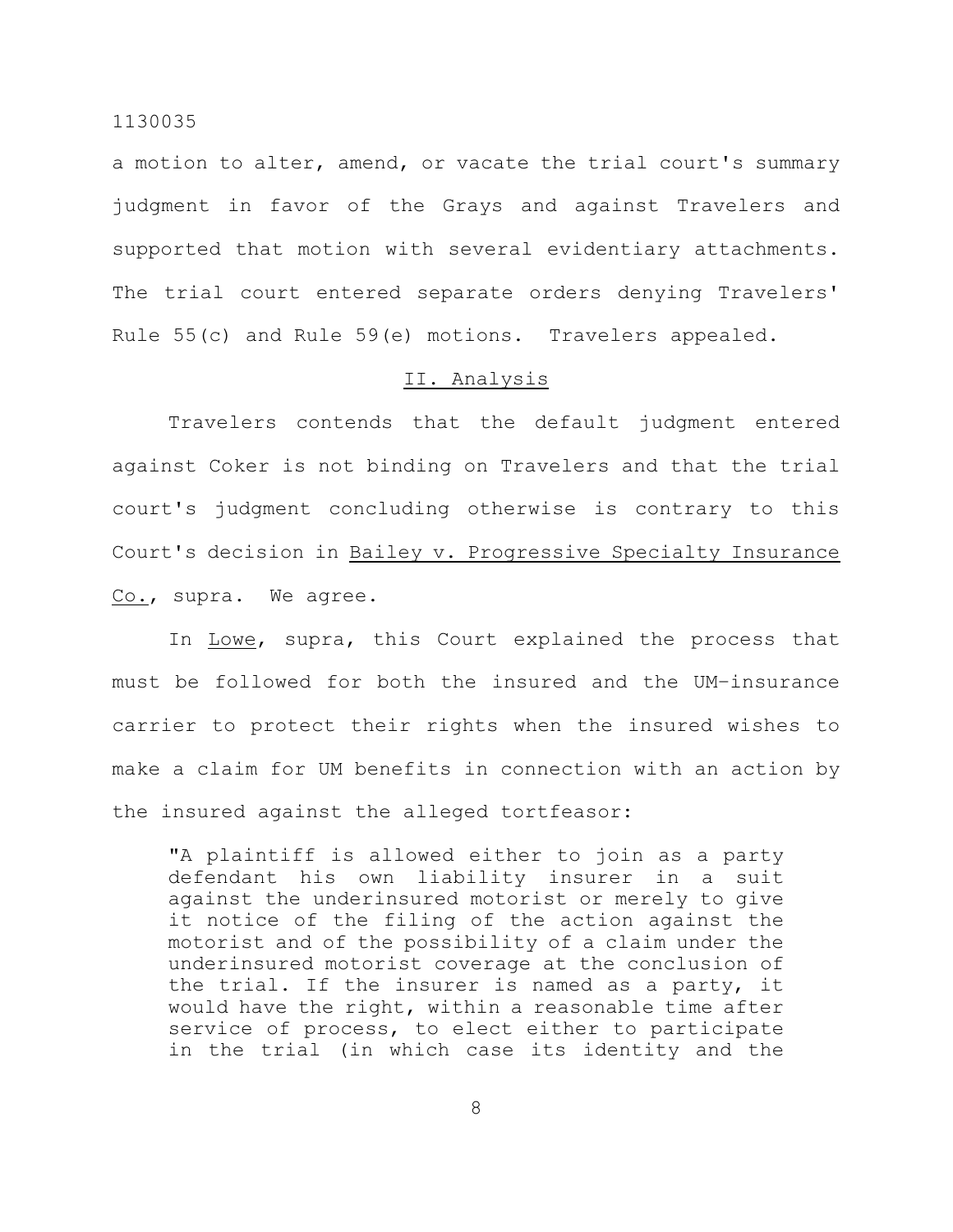reason for its being involved are proper information for the jury), or not to participate in the trial (in which case no mention of it or its potential involvement is permitted by the trial court). Under either election, the insurer would be bound by the factfinder's decisions on the issues of liability and damages. If the insurer is not joined but merely is given notice of the filing of the action, it can decide either to intervene or to stay out of the case. The results of either choice parallel those set out above -- where the insurer is joined as a party defendant."

521 So. 2d at 1310 (emphasis omitted and emphasis added).

In Bailey, the plaintiff, Ginger Bailey, sued an uninsured driver and tortfeasor, Luvert Caver, and notified her automobile insurer, Progressive Specialty Insurance Company ("Progressive"), of the action. Progressive elected to intervene as was its right under Lowe. Bailey attempted service upon Caver several times, eventually serving him by publication. Subsequently, Bailey filed a motion for a default judgment against Caver, and the trial court granted the motion. Bailey then filed a motion to set a hearing for the determination of damages on the default judgment. She filed an affidavit averring that her damages amounted to \$125,000. Progressive responded by filing a "Motion to Set Aside Entry of Default Judgment" in which it expressly asked the trial court "'to set aside the default judgment entered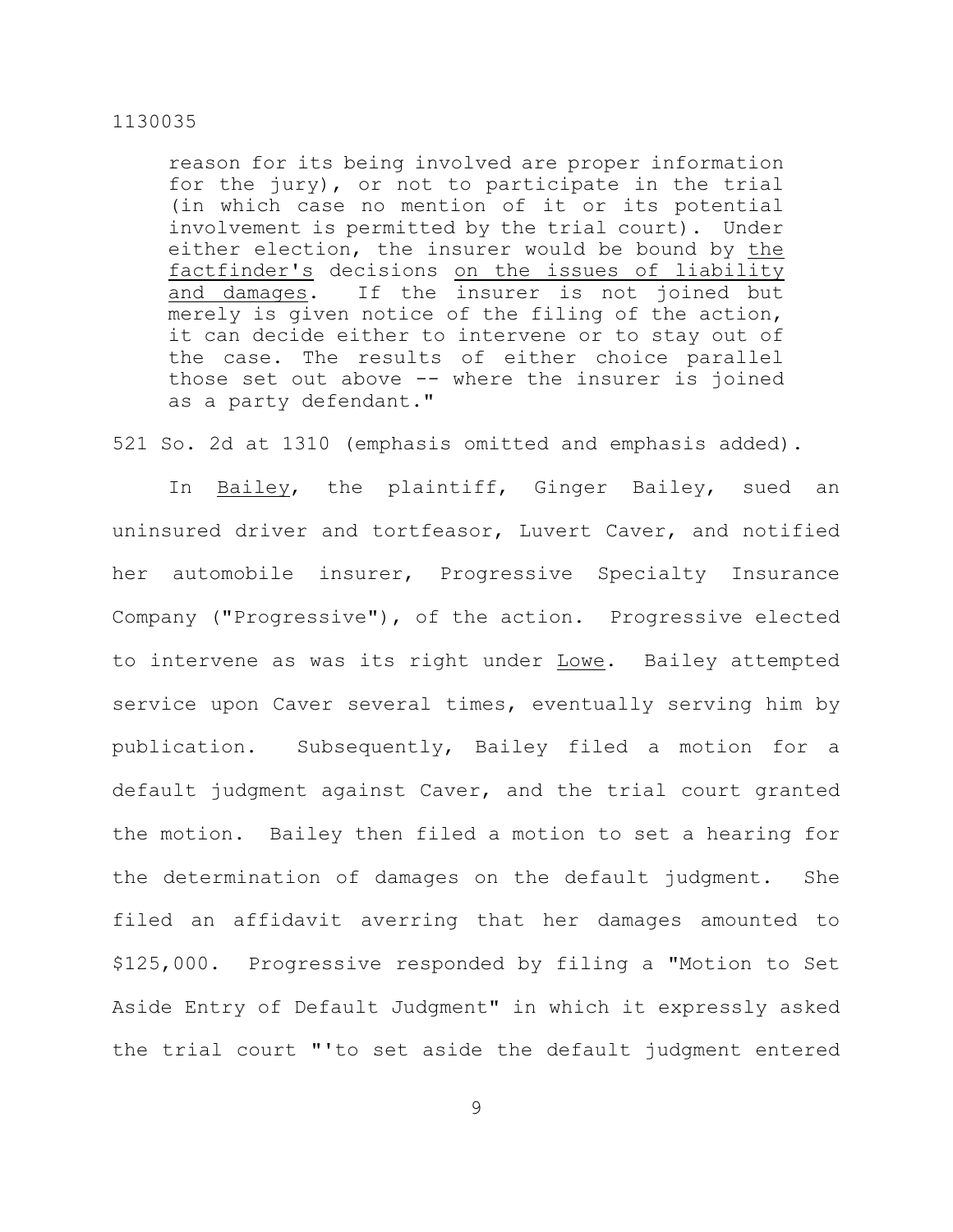against Luvert Caver ... to the extent that [Bailey] seeks to bind Progressive by that judgment.'" Bailey, 72 So. 3d at 589. Although the trial court entered an order denying Progressive's motion and setting the amount of damages against Caver, it nonetheless specifically stated that Progressive was not bound by the default judgment entered against Caver.

Bailey subsequently filed what she styled a "Supplemental Complaint" against Progressive for UM benefits, alleging breach of contract and bad-faith failure to pay the UM benefits she alleged were due her based on the default judgment. Progressive eventually filed a motion for a summary judgment as to Bailey's "supplemental complaint" in which it argued that it was not liable because the trial court had stated that the default judgment against Caver was not binding upon Progressive and Progressive was contesting liability and damages. The trial court granted Progressive's motion for a summary judgment. Bailey appealed the judgment to this Court.

This Court affirmed the trial court's judgment in Bailey. In the course of doing so, the Court explained:

|  |  |  |  | "'[T]he insured must be able to establish   |  |  |
|--|--|--|--|---------------------------------------------|--|--|
|  |  |  |  | fault on the part of the uninsured motorist |  |  |
|  |  |  |  | and must be able to prove the extent of the |  |  |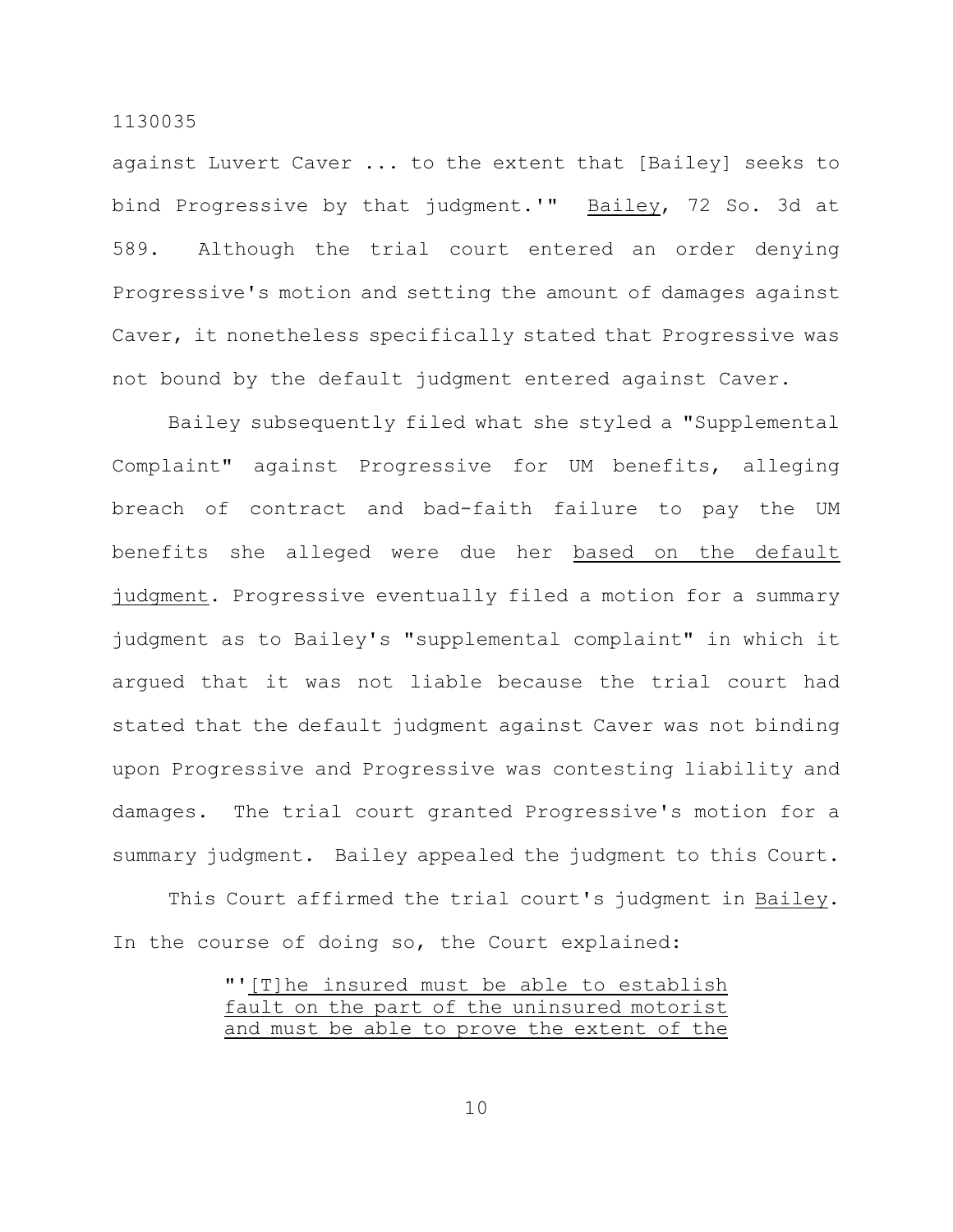## damages to which he or she would be entitled.'

"LeFevre v. Westberry, 590 So. 2d 154, 159 (Ala. 1991). Thus, the plaintiff's claim for UM benefits is dependent upon a determination, that is binding on the UM-insurance carrier, as to the extent, if any, of the tortfeasor's liability to the plaintiff.

"This Court has made it clear that, although the plaintiff's 'legal[] entitle[ment] to recover damages from owners or operators of uninsured motor vehicles because of bodily injury, sickness or disease, including death, resulting therefrom,' § 32–7–23(a), Ala. Code 1975, is dependent upon establishing the tortfeasor's fault and the certainty of damages, the claim for UM benefits is based on the contractual obligations of the insurance policy. See, e.g., Ex parte Barnett, 978 So. 2d 729, 734 (Ala. 2007) (observing that 'a UM insurance carrier's liability to the insured is based solely on its contractual obligations as laid out in the policy' and that, '[a]lthough the tortfeasor's liability triggers the insurer's obligation to pay, that liability serves only to establish that the insured "is entitled to recovery under the terms of the policy."' (quoting Howard v. Alabama Farm Bureau Mut. Cas. Ins. Co., 373 So. 2d 628, 629 (Ala. 1979))).

"[In Lowe v. Nationwide Ins. Co., 521 So. 2d 1309 (Ala. 1988), t]his Court ... provided a specific process that must be followed for both the insured and the UM–insurance carrier to protect their rights when the insured wishes to make a claim for UM benefits in connection with an action by the insured against the alleged tortfeasor:

"'....'

"....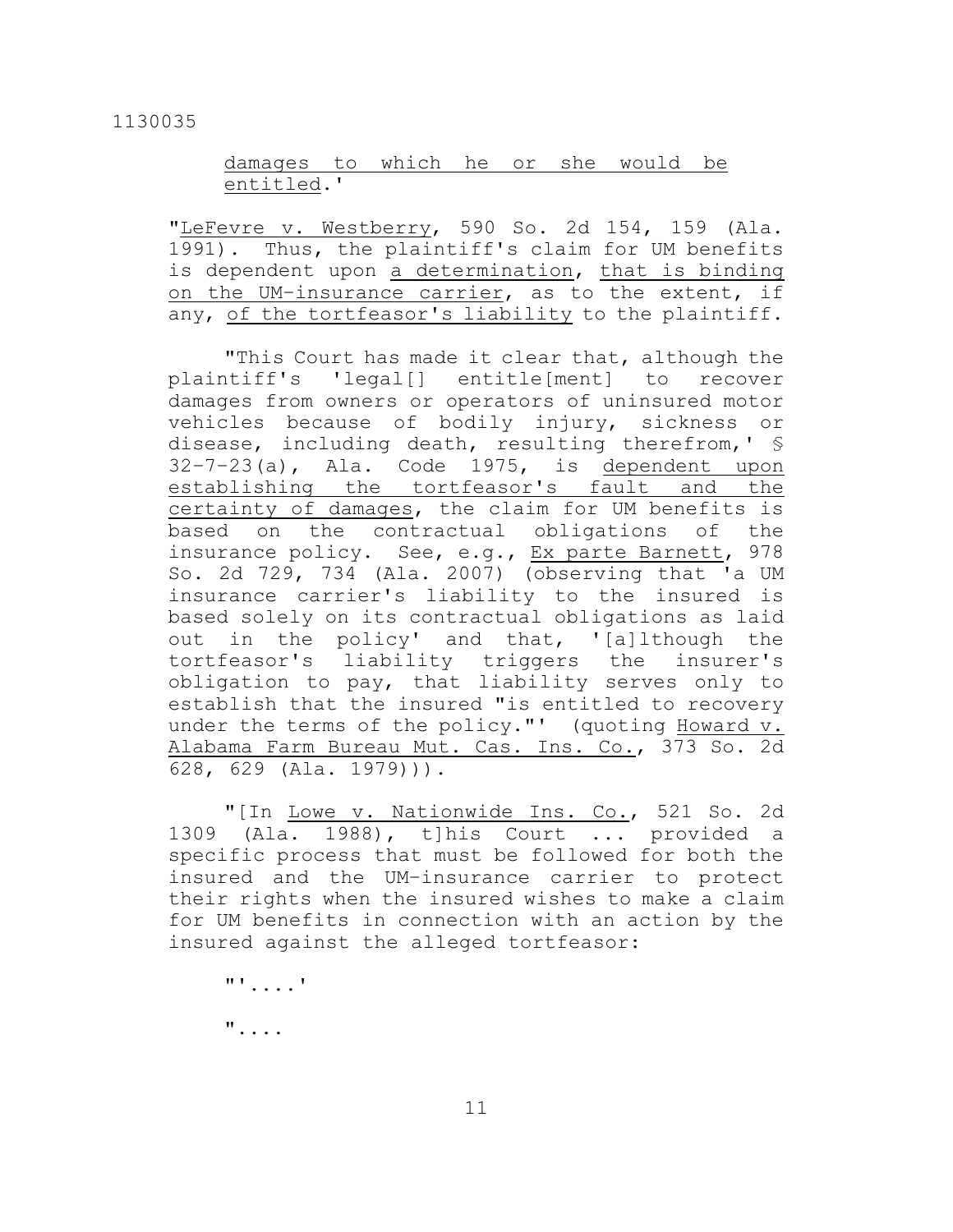"Progressive argues that it was not bound by the default judgment and the damages award of \$125,000 assessed against Caver. Progressive argues that 'there was no fact-finding on the issues of liability and damages' because the trial court simply entered a default judgment. Progressive notes that this Court in Ex parte Progressive Specialty Insurance Co., 985 So. 2d 897 (Ala. 2007), held that the plaintiff's underinsured-motoristinsurance carrier was not bound by a settlement between the plaintiff and the tortfeasor's liability insurer because 'there has been no fact-finding on the issues of liability and damages as underscored in Lowe.' 985 So. 2d at 899.

"[The plaintiff] Bailey responds by citing Champion Insurance Co. v. Denney, 555 So. 2d 137 (Ala. 1989). In Champion, the plaintiff, did not name her UM–insurance carrier, Champion, in her action against the uninsured tortfeasor, but she did provide Champion notice of the action. Champion elected not to intervene or otherwise to participate in the action. Denney obtained a default judgment against the tortfeasor in the amount of \$100,000. Denney then filed a separate action against Champion seeking UM benefits. The trial court entered a summary judgment against Champion based upon the previous default judgment against the tortfeasor. On appeal, this Court concluded that the default judgment was binding upon Champion, explaining in part:

"'The insured in this case obtained a valid and enforceable judgment against the uninsured motorist. An insurer, however, should not be bound by such a judgment unless it had full notice and adequate opportunity to intervene and present any defenses and arguments necessary to protect its position. We are of the opinion that the insurer in this case had such notice and opportunity.'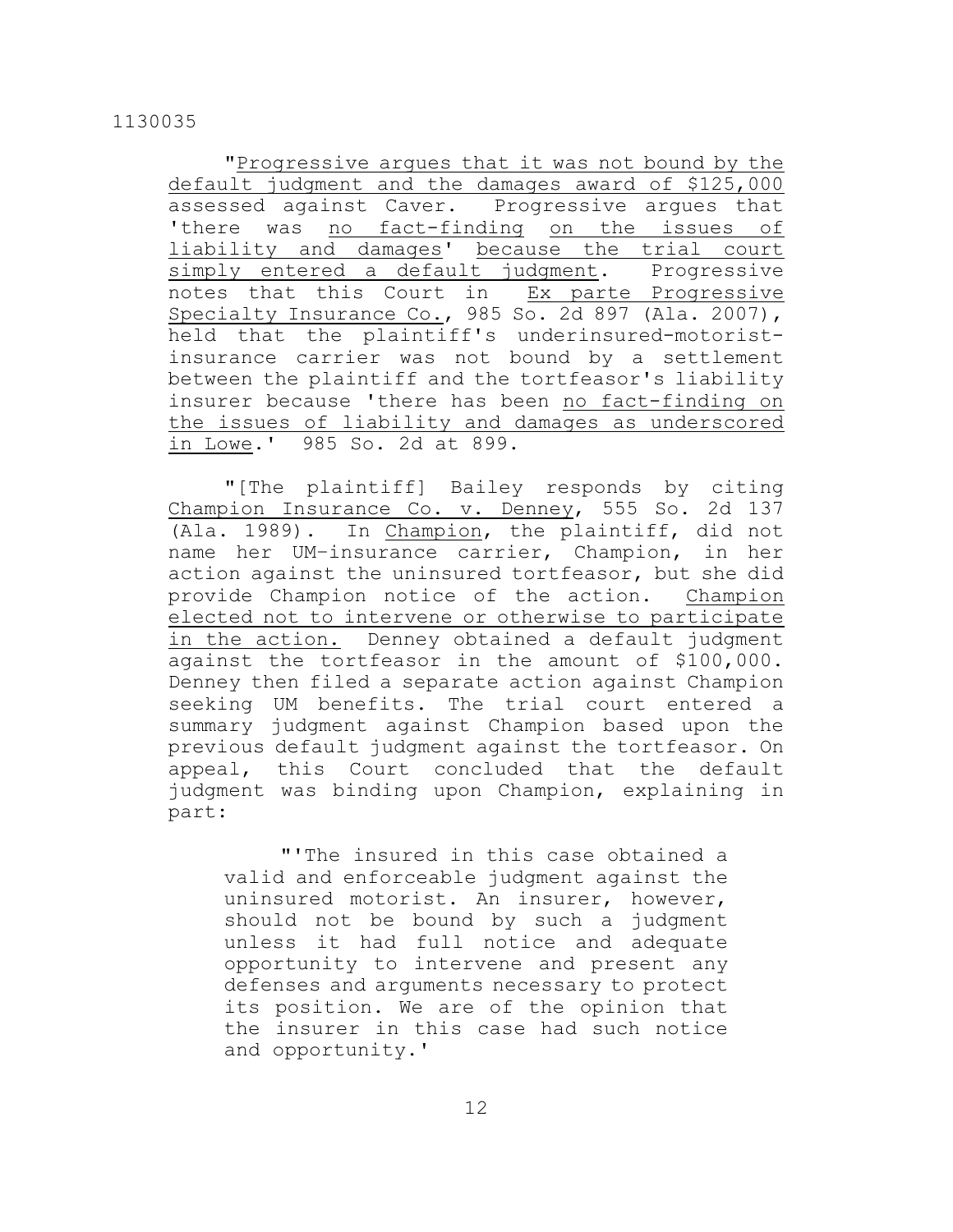"555 So. 2d at 139–40.

"Progressive arques that Champion stands for the proposition that a UM–insurance carrier is bound by a default judgment only if the carrier is provided notice of the insured's action against the tortfeasor and it elects not to participate in the action. This case is different, Progressive contends, because it did intervene in the action in order to exercise its right to defend its own interests. We agree.

"... The plaintiff in this case, Bailey, after obtaining a default judgment that by its terms was binding against the alleged tortfeasor but not against the UM–insurance carrier, had every right to prosecute her claims on the merits against the carrier. Bailey has not attempted to do that in this case, however. Instead, Bailey has attempted to rely solely on the existence of the default judgment she obtained against the alleged tortfeasor. ...

"We do not agree that the trial court lacked subject-matter jurisdiction over the claims by Bailey that remained pending against Progressive in the wake of the trial court's entry of a default judgment in favor of Bailey against the tortfeasor. 5 Nonetheless, by limiting herself to a claim against Progressive based solely on that default judgment (which the trial court had determined was not binding on Progressive), rather than seeking to prove her entitlement to recover on the merits, Bailey was attempting to pursue a claim against Progressive that was not cognizable. ...

 $\mathbf{u}$  and  $\mathbf{v}$  and  $\mathbf{v}$  and  $\mathbf{v}$ 

"<sup>5</sup>... [T] he plaintiff here attempts to ground her bad-faith claim against the UM–insurance carrier on a default judgment that has established, although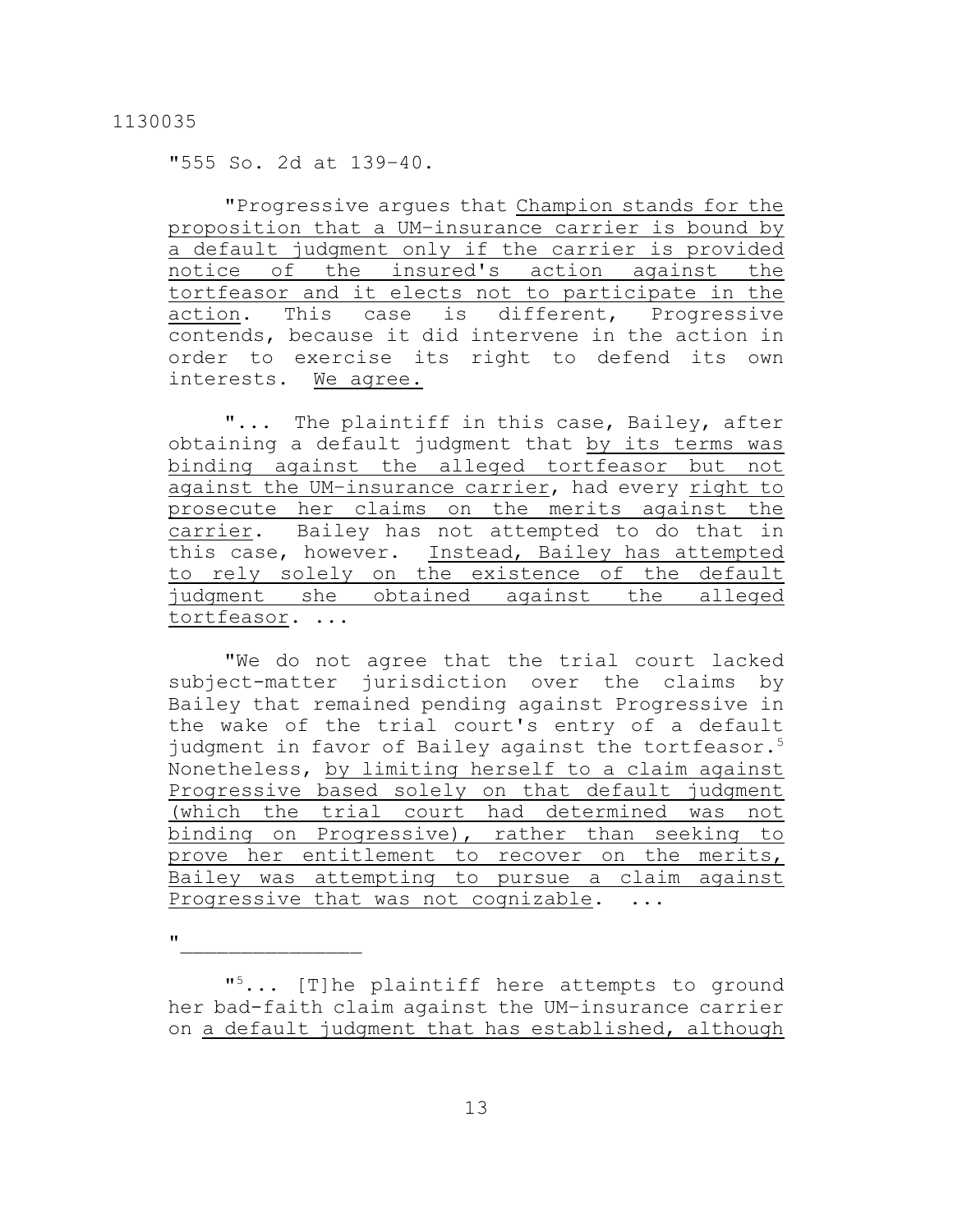# only as against the tortfeasor, the amount of damages the plaintiff may recover

Bailey, 72 So. 3d at 593-95 (some emphasis added).

Bailey stands for the proposition that, when a UM carrier has elected to participate in a lawsuit against both it and a third-party tortfeasor, the taking of a default judgment against the third-party tortfeasor only simply is not binding on the UM carrier. A UM carrier has no relationship with the third-party tortfeasor and thus cannot control the fact that the tortfeasor might never answer the complaint against it. Indeed, there really is no way for a UM carrier to "defend" against a default judgment being taken against a third-party tortfeasor who chooses not to answer the complaint.

Under Bailey, the UM carrier may choose to defend a case in which it has been named as a defendant or in which it has intervened. When the UM carrier makes the decision to defend rather than leaving the lawsuit to be "worked out" between the insured and the tortfeasor, the UM carrier effectively says to its insured -- the plaintiff -- that the insured must prove as against it the merits of its claim. That is, a UM carrier is insisting that the plaintiff meet its burden of proof as against the UM carrier and show that he or she (the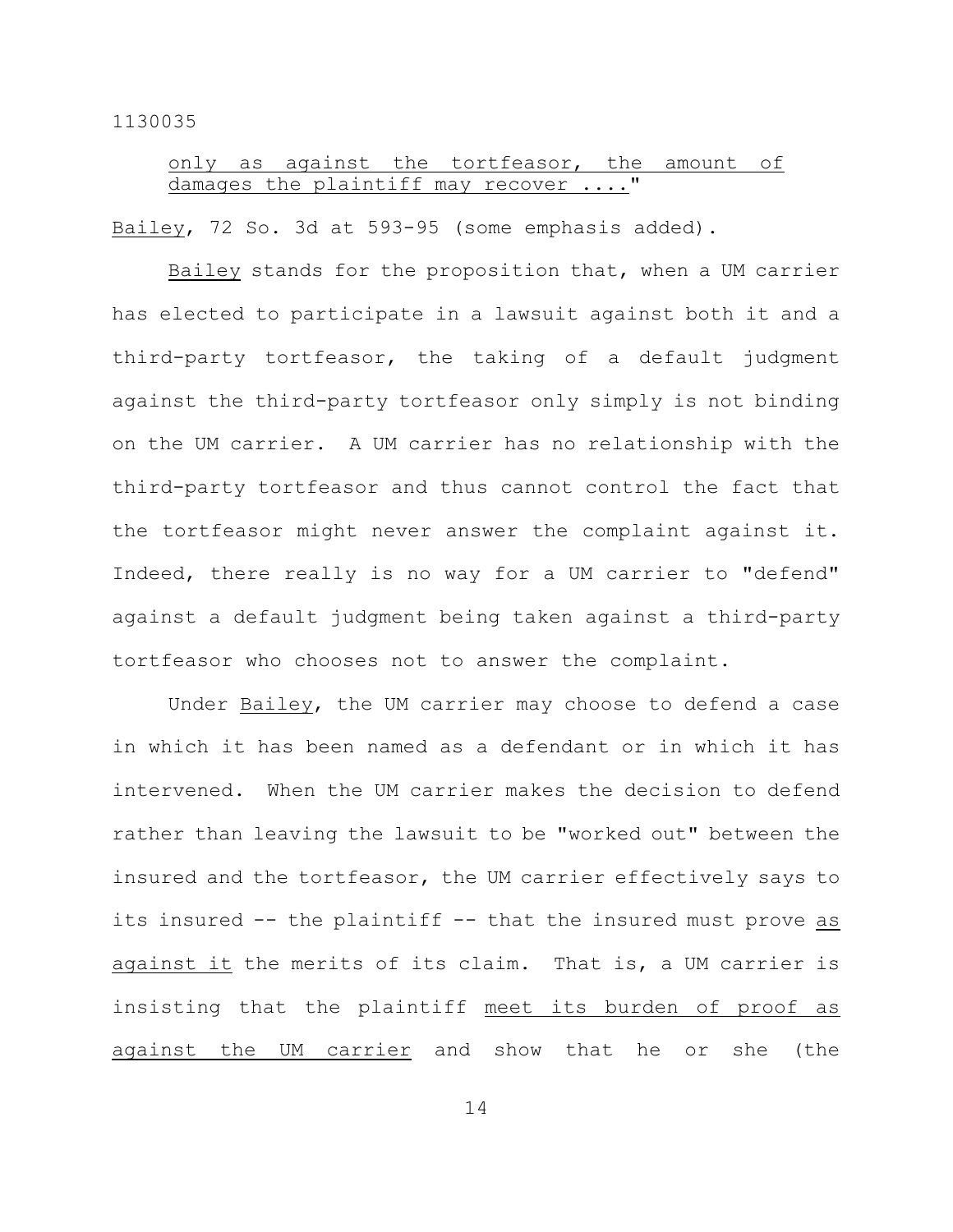plaintiff/insured) did in fact suffer damage of a certain amount as a result of the tortious conduct of the third-party tortfeasor. Only then can the plaintiff expect to obtain a judgment against and collect from the carrier (as opposed to collecting a default judgment, if it can, from the tortfeasor).

In this case the Grays' motion for a summary judgment against Travelers was based solely on the incorrect notion that the nonfinal, default judgment sought and obtained by the Grays as to Coker only was automatically binding on Travelers. It was not a summary-judgment motion against Travelers presenting evidence of liability, causation, damages, etc., in relation to the acts of an uninsured third-party tortfeasor. Had it been, then Travelers would have had to meet the evidence presented against it with contrary evidence of its own. In this case, however, Travelers appropriately responded to the single, mistaken legal position asserted by the Grays in the only motion ever filed by them against Travelers by arguing that, under Bailey, it was not bound by the default judgment that previously had been entered against Coker. The